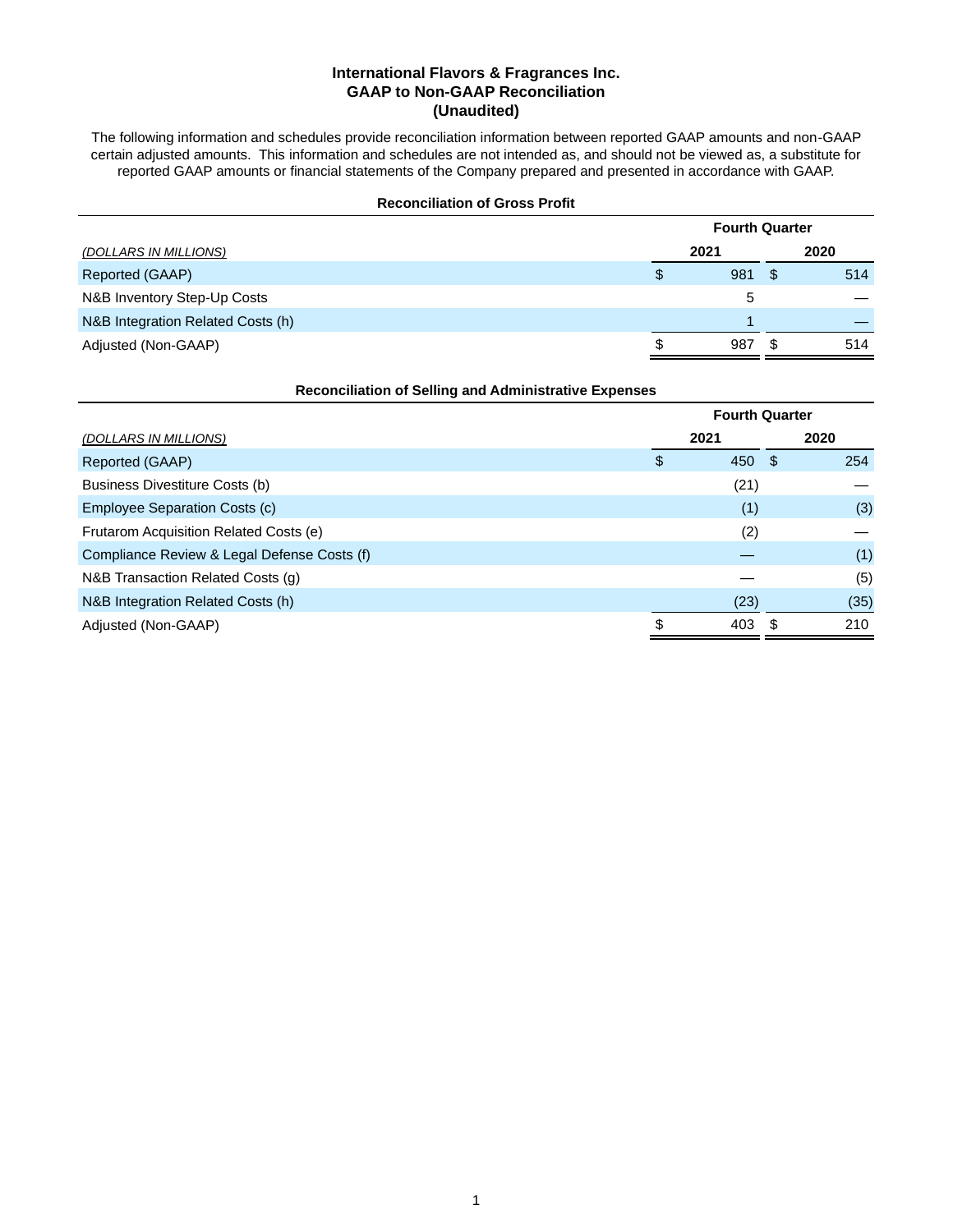#### **International Flavors & Fragrances Inc. GAAP to Non-GAAP Reconciliation (Amounts in millions) (Unaudited)**

The following information and schedules provide reconciliation information between reported GAAP amounts and non-GAAP certain adjusted amounts. This information and schedules are not intended as, and should not be viewed as, a substitute for reported GAAP amounts or financial statements of the Company prepared and presented in accordance with GAAP.

|                                                |                           |     |                                     |      |                                                        | <b>Reconciliation of Net Income and EPS</b> |      |                                  |                |                                     |    |                                                          |    |                          |
|------------------------------------------------|---------------------------|-----|-------------------------------------|------|--------------------------------------------------------|---------------------------------------------|------|----------------------------------|----------------|-------------------------------------|----|----------------------------------------------------------|----|--------------------------|
|                                                |                           |     |                                     |      |                                                        | <b>Fourth Quarter</b>                       |      |                                  |                |                                     |    |                                                          |    |                          |
|                                                |                           |     |                                     | 2021 |                                                        |                                             | 2020 |                                  |                |                                     |    |                                                          |    |                          |
| (DOLLARS IN MILLIONS)                          | Income<br>before<br>taxes |     | <b>Taxes</b><br>on<br>income<br>(j) |      | <b>Net Income</b><br><b>Attributable</b><br>to IFF (k) | <b>Diluted</b><br><b>EPS</b>                |      | <b>Income</b><br>before<br>taxes |                | <b>Taxes</b><br>on<br>income<br>(j) |    | <b>Net Income</b><br><b>Attributable</b><br>to IFF $(k)$ |    | <b>Diluted</b><br>EPS(I) |
| Reported (GAAP)                                | \$<br>114                 | \$  | 22                                  | \$   | 90                                                     | \$<br>0.35                                  | \$   | 79                               | $\mathfrak{L}$ | 13                                  | \$ | 67                                                       | \$ | 0.57                     |
| Frutarom Integration Related Costs (a)         |                           |     |                                     |      |                                                        |                                             |      | 1                                |                |                                     |    | 1                                                        |    | 0.01                     |
| Restructuring and other Charges                | 7                         |     | $\overline{2}$                      |      | 5                                                      | 0.02                                        |      | 9                                |                | $\overline{2}$                      |    | $\overline{7}$                                           |    | 0.06                     |
| (Gains) Losses on Sale of Assets               |                           |     |                                     |      |                                                        |                                             |      | 2                                |                |                                     |    | 2                                                        |    | 0.02                     |
| <b>Business Divestiture Costs (b)</b>          | 21                        |     | 5                                   |      | 16                                                     | 0.06                                        |      |                                  |                |                                     |    |                                                          |    |                          |
| Gains on Business Disposal                     | (13)                      |     | (14)                                |      | 1                                                      | 0.01                                        |      |                                  |                |                                     |    |                                                          |    |                          |
| <b>Employee Separation Costs (c)</b>           | 1                         |     |                                     |      | $\mathbf{1}$                                           |                                             |      | 3                                |                |                                     |    | 3                                                        |    | 0.02                     |
| Pension Settlement (d)                         | 2                         |     |                                     |      | 2                                                      | 0.01                                        |      | 4                                |                | 1                                   |    | 3                                                        |    | 0.03                     |
| Frutarom Acquisition Related Costs (e)         | $\overline{2}$            |     |                                     |      | 2                                                      | 0.01                                        |      |                                  |                | 1                                   |    | (1)                                                      |    | (0.01)                   |
| Compliance Review & Legal Defense<br>Costs (f) |                           |     |                                     |      |                                                        |                                             |      | 1                                |                |                                     |    | 1                                                        |    | 0.01                     |
| N&B Inventory Step-Up Costs                    | 5                         |     |                                     |      | 5                                                      | 0.02                                        |      |                                  |                |                                     |    |                                                          |    |                          |
| N&B Transaction Related Costs (g)              |                           |     |                                     |      |                                                        |                                             |      | 5                                |                | 1                                   |    | 4                                                        |    | 0.03                     |
| N&B Integration Related Costs (h)              | 24                        |     | 6                                   |      | 18                                                     | 0.07                                        |      | 35                               |                | 9                                   |    | 26                                                       |    | 0.23                     |
| Redemption value adjustment to EPS (i)         |                           |     |                                     |      |                                                        |                                             |      |                                  |                |                                     |    |                                                          |    | 0.03                     |
| Adjusted (Non-GAAP)                            | \$<br>164                 | \$. | 21                                  | \$   | 141                                                    | \$<br>0.55                                  | \$.  | 139                              | S              | 27                                  | \$ | 113                                                      | \$ | 0.99                     |

|                                                                         |           | <b>Fourth Quarter</b> |      |
|-------------------------------------------------------------------------|-----------|-----------------------|------|
| (DOLLARS AND SHARE AMOUNTS IN MILLIONS)                                 | 2021      |                       | 2020 |
| <b>Numerator</b>                                                        |           |                       |      |
| Adjusted (Non-GAAP) Net Income                                          | \$<br>141 | - \$                  | 113  |
| Amortization of Acquisition related Intangible Assets                   | 185       |                       | 48   |
| Tax impact on Amortization of Acquisition related Intangible Assets (i) | 45        |                       | 11   |
| Amortization of Acquisition related Intangible Assets, net of tax (m)   | 140       |                       | 37   |
| Adjusted (Non-GAAP) Net Income ex. Amortization                         | 281       |                       | 150  |
|                                                                         |           |                       |      |
| <b>Denominator</b>                                                      |           |                       |      |
| Weighted average shares assuming dilution (diluted)                     | 255       |                       | 114  |
| Adjusted (Non-GAAP) EPS ex. Amortization                                | 1.10      |                       | 1.32 |

- (a) Represents costs related to the integration of the Frutarom acquisition. For 2021, costs primarily related to performance stock awards. For 2020, costs primarily related to advisory services, retention bonuses and performance stock awards.
- (b) Represents costs related to the Company's sales and planned sales of businesses, primarily legal and professional fees.
- (c) Represents costs related to severance, including accelerated stock compensation expense, for certain employees and executives who have been separated or will separate from the Company.
- (d) Represents pension settlement charges incurred in one of the Company's UK pension plans.
- (e) Represents transaction-related costs and expenses related to the acquisition of Frutarom. For 2021, amount primarily includes earn-out payments, net of adjustments. For 2020, amount primarily includes earn-out payments, net of adjustments, amortization for inventory "step-up" costs and transaction costs primarily related to the 2019 Acquisition Activity.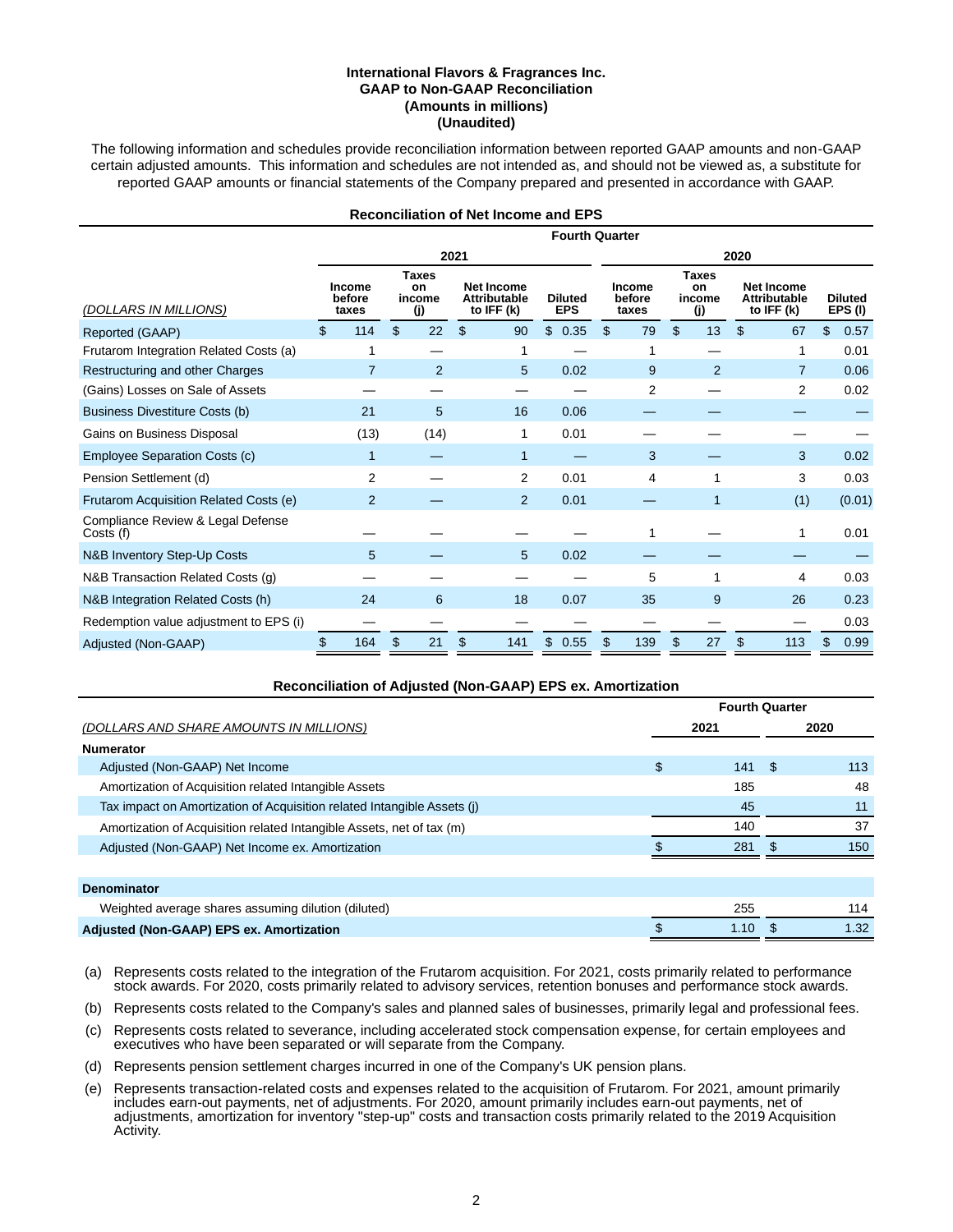- (f) Costs related to reviewing the nature of inappropriate payments and review of compliance in certain other countries. In addition, includes legal costs for related shareholder lawsuits.
- (g) Represents transaction costs and expenses related to the transaction with N&B, primarily legal and professional fees.
- (h) Represents costs primarily related to advisory services for the integration of the transaction with N&B, primarily consulting fees.
- (i) Represents the adjustment to EPS related to the excess of the redemption value of certain redeemable noncontrolling interests over their existing carrying value.
- (j) The income tax effects of non-GAAP adjustments are calculated based on the applicable statutory tax rate for the relevant jurisdiction, except for those items which are non-taxable or subject to valuation allowances for which the tax expense (benefit) was calculated at 0%. The tax benefit for amortization is calculated in a similar manner as the tax effects of the non-GAAP adjustments.
- (k) For 2021, net income is reduced by income attributable to noncontrolling interest of \$2 million. For 2020, net income is increased by income attributable to noncontrolling interest of \$1 million.
- (l) The sum of these items does not foot due to rounding.
- (m) Represents all amortization of intangible assets acquired in connection with acquisitions, net of tax.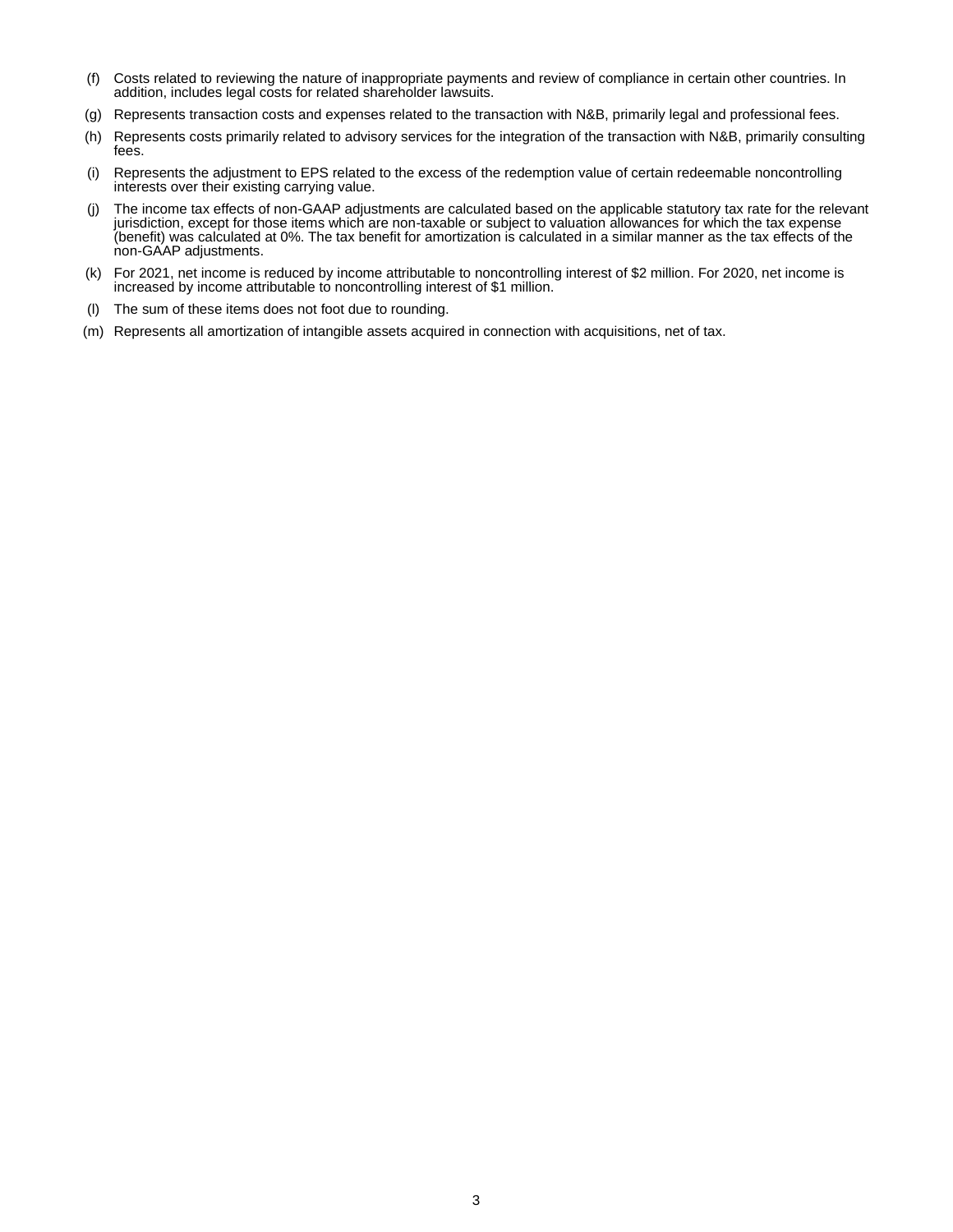#### **International Flavors & Fragrances Inc. GAAP to Non-GAAP Reconciliation (Unaudited)**

The following information and schedules provide reconciliation information between reported GAAP amounts and non-GAAP certain adjusted amounts. This information and schedules are not intended as, and should not be viewed as, a substitute for reported GAAP amounts or financial statements of the Company prepared and presented in accordance with GAAP.

#### **Reconciliation of Gross Profit**

|                                        | Year Ended December 31, |            |   |       |  |  |  |  |
|----------------------------------------|-------------------------|------------|---|-------|--|--|--|--|
| (DOLLARS IN MILLIONS)                  |                         | 2021       |   | 2020  |  |  |  |  |
| Reported (GAAP)                        | \$                      | $3,735$ \$ |   | 2,086 |  |  |  |  |
| Employee Separation Costs (d)          |                         |            |   |       |  |  |  |  |
| Frutarom Acquisition Related Costs (g) |                         |            |   |       |  |  |  |  |
| N&B Inventory Step-Up Costs            |                         | 368        |   |       |  |  |  |  |
| N&B Integration Related Costs (j)      |                         | 4          |   |       |  |  |  |  |
| Adjusted (Non-GAAP)                    | S                       | 4.108      | S | 2.087 |  |  |  |  |

| <b>Reconciliation of Selling and Administrative Expenses</b> |    |                         |    |      |  |  |  |  |
|--------------------------------------------------------------|----|-------------------------|----|------|--|--|--|--|
|                                                              |    | Year Ended December 31, |    |      |  |  |  |  |
| (DOLLARS IN MILLIONS)                                        |    | 2021                    |    | 2020 |  |  |  |  |
| Reported (GAAP)                                              | \$ | 1,749                   | \$ | 949  |  |  |  |  |
| Frutarom Integration Related Costs (a)                       |    | (2)                     |    | (8)  |  |  |  |  |
| Restructuring and other Charges                              |    | (1)                     |    |      |  |  |  |  |
| Shareholder Activism Related Costs (b)                       |    | (7)                     |    |      |  |  |  |  |
| Business Divestiture Costs (c)                               |    | (42)                    |    |      |  |  |  |  |
| Employee Separation Costs (d)                                |    | (27)                    |    | (3)  |  |  |  |  |
| Frutarom Acquisition Related Costs (q)                       |    | (2)                     |    | (1)  |  |  |  |  |
| Compliance Review & Legal Defense Costs (h)                  |    |                         |    | (3)  |  |  |  |  |
| N&B Transaction Related Costs (i)                            |    | (91)                    |    | (29) |  |  |  |  |
| N&B Integration Related Costs (j)                            |    | (97)                    |    | (97) |  |  |  |  |
| Adjusted (Non-GAAP)                                          | \$ | 1,480                   |    | 808  |  |  |  |  |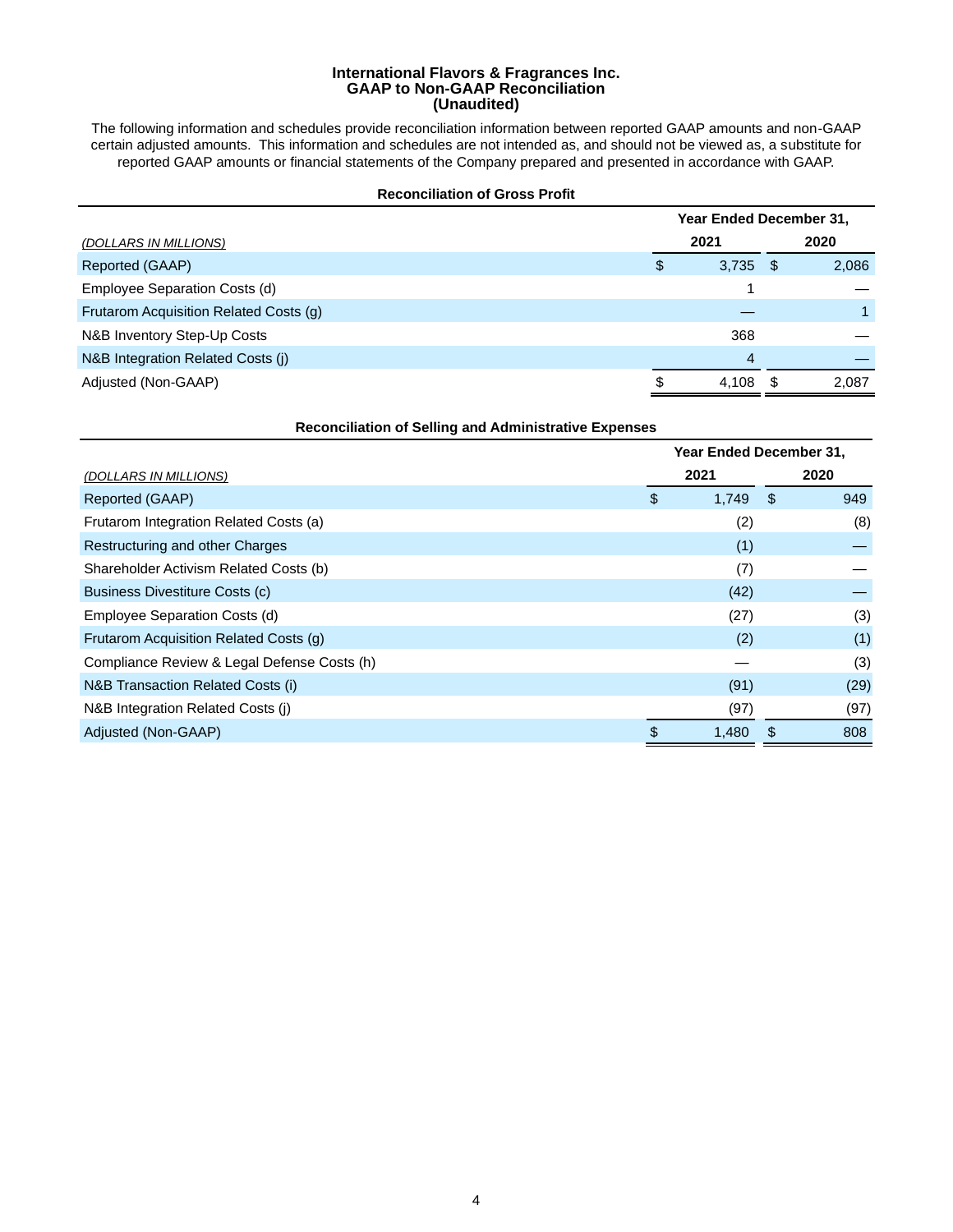#### **International Flavors & Fragrances Inc. GAAP to Non-GAAP Reconciliation (Amounts in millions) (Unaudited)**

The following information and schedules provide reconciliation information between reported GAAP amounts and non-GAAP certain adjusted amounts. This information and schedules are not intended as, and should not be viewed as, a substitute for reported GAAP amounts or financial statements of the Company prepared and presented in accordance with GAAP.

### **Reconciliation of Net Income and EPS**

|                                                | Year Ended December 31,   |    |                           |    |                                                          |    |                              |                |                                  |                |                           |    |                                                          |    |                                     |
|------------------------------------------------|---------------------------|----|---------------------------|----|----------------------------------------------------------|----|------------------------------|----------------|----------------------------------|----------------|---------------------------|----|----------------------------------------------------------|----|-------------------------------------|
|                                                | 2021<br>2020              |    |                           |    |                                                          |    |                              |                |                                  |                |                           |    |                                                          |    |                                     |
| (DOLLARS IN MILLIONS)                          | Income<br>before<br>taxes |    | Taxes on<br>income<br>(1) |    | <b>Net Income</b><br><b>Attributable</b><br>to IFF $(m)$ |    | <b>Diluted</b><br><b>EPS</b> |                | <b>Income</b><br>before<br>taxes |                | Taxes on<br>income<br>(1) |    | <b>Net Income</b><br><b>Attributable</b><br>to IFF $(m)$ |    | <b>Diluted</b><br><b>EPS</b><br>(n) |
| Reported (GAAP)                                | \$<br>354                 | \$ | 75                        | \$ | 270                                                      | \$ | 1.10                         | $\mathfrak{L}$ | 441                              | $\mathfrak{s}$ | 74                        | \$ | 363                                                      | \$ | 3.21                                |
| Frutarom Integration Related Costs (a)         | 4                         |    |                           |    | 4                                                        |    | 0.01                         |                | 10                               |                | $\overline{2}$            |    | 8                                                        |    | 0.07                                |
| Restructuring and other Charges                | 41                        |    | 9                         |    | 32                                                       |    | 0.13                         |                | 17                               |                | $\overline{4}$            |    | 13                                                       |    | 0.12                                |
| (Gains) Losses on Sale of Assets               | (1)                       |    |                           |    | (1)                                                      |    |                              |                | 4                                |                | 1                         |    | 3                                                        |    | 0.03                                |
| Shareholder Activism Related Costs (b)         | $\overline{7}$            |    | $\overline{2}$            |    | 5                                                        |    | 0.02                         |                |                                  |                |                           |    |                                                          |    |                                     |
| Business Divestiture Costs (c)                 | 42                        |    | 10                        |    | 32                                                       |    | 0.12                         |                |                                  |                |                           |    |                                                          |    |                                     |
| Gains on Business Disposal                     | (13)                      |    | (14)                      |    | $\mathbf{1}$                                             |    | 0.01                         |                |                                  |                |                           |    |                                                          |    |                                     |
| Employee Separation Costs (d)                  | 29                        |    | 2                         |    | 27                                                       |    | 0.11                         |                | 3                                |                |                           |    | 3                                                        |    | 0.02                                |
| Pension Income Adjustment (e)                  | (17)                      |    | (4)                       |    | (13)                                                     |    | (0.05)                       |                |                                  |                |                           |    |                                                          |    |                                     |
| Pension Settlement (f)                         | 2                         |    |                           |    | $\overline{2}$                                           |    | 0.01                         |                | 4                                |                | 1                         |    | 3                                                        |    | 0.03                                |
| Frutarom Acquisition Related Costs (q)         | $\overline{2}$            |    |                           |    | $\overline{2}$                                           |    | 0.01                         |                | 1                                |                |                           |    | $\mathbf{1}$                                             |    | 0.01                                |
| Compliance Review & Legal Defense<br>Costs (h) |                           |    |                           |    |                                                          |    |                              |                | 3                                |                |                           |    | 3                                                        |    | 0.02                                |
| N&B Inventory Step-Up Costs                    | 368                       |    | 79                        |    | 289                                                      |    | 1.19                         |                |                                  |                |                           |    |                                                          |    |                                     |
| N&B Transaction Related Costs (i)              | 91                        |    | 19                        |    | 72                                                       |    | 0.29                         |                | 29                               |                | $\overline{2}$            |    | 27                                                       |    | 0.23                                |
| N&B Integration Related Costs (i)              | 101                       |    | 24                        |    | 77                                                       |    | 0.32                         |                | 97                               |                | 23                        |    | 74                                                       |    | 0.65                                |
| Redemption value adjustment to EPS             |                           |    |                           |    |                                                          |    | 0.01                         |                |                                  |                |                           |    |                                                          |    | (0.02)                              |
| Adjusted (Non-GAAP)                            | 1,010                     | \$ | 202                       | \$ | 799                                                      | \$ | 3.28                         | \$             | 609                              | \$.            | 107                       | \$ | 498                                                      | \$ | 4.38                                |

#### **Reconciliation of Adjusted (Non-GAAP) EPS ex. Amortization**

|                                                                         | Year Ended December 31, |       |      |      |  |
|-------------------------------------------------------------------------|-------------------------|-------|------|------|--|
| (DOLLARS AND SHARE AMOUNTS IN MILLIONS)                                 |                         | 2021  |      | 2020 |  |
| <b>Numerator</b>                                                        |                         |       |      |      |  |
| Adjusted (Non-GAAP) Net Income                                          | \$                      | 799   | - \$ | 498  |  |
| Amortization of Acquisition related Intangible Assets                   |                         | 732   |      | 193  |  |
| Tax impact on Amortization of Acquisition related Intangible Assets (I) |                         | 158   |      | 42   |  |
| Amortization of Acquisition related Intangible Assets, net of tax (o)   |                         | 574   |      | 151  |  |
| Adjusted (Non-GAAP) Net Income ex. Amortization                         |                         | 1,373 | - \$ | 649  |  |
|                                                                         |                         |       |      |      |  |
| <b>Denominator</b>                                                      |                         |       |      |      |  |
| Weighted average shares assuming dilution (diluted)                     |                         | 244   |      | 114  |  |
| Adjusted (Non-GAAP) EPS ex. Amortization                                | \$                      | 5.63  | Ж,   | 5.70 |  |

(a) Represents costs related to the integration of the Frutarom acquisition. For 2021, costs primarily related to performance stock awards. For 2020, costs primarily related to advisory services, retention bonuses and performance stock awards.

(b) Represents shareholder activist related costs, primarily professional fees.

(c) Represents costs related to the Company's sales and planned sales of businesses, primarily legal and professional fees.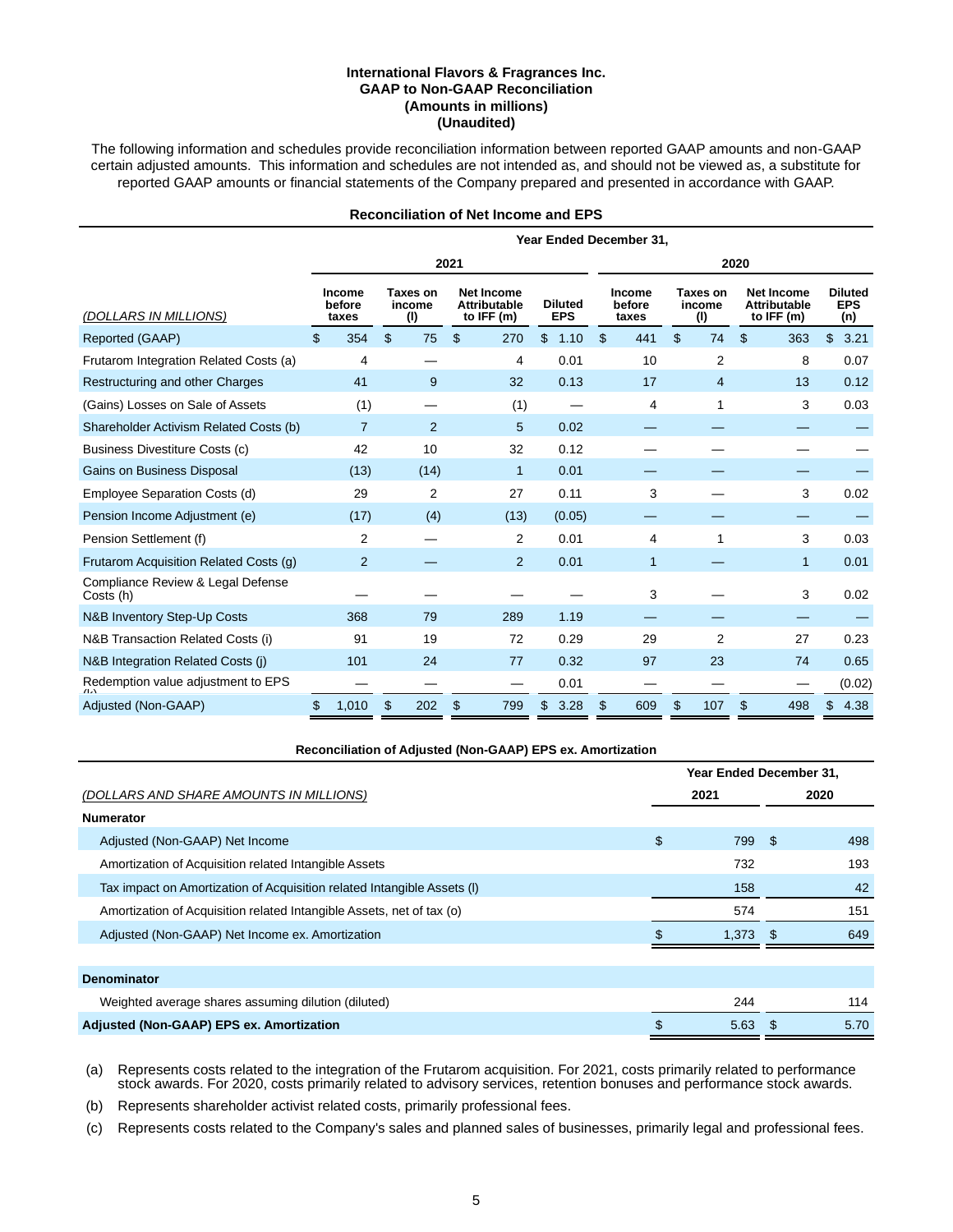- (d) Represents costs related to severance, including accelerated stock compensation expense, for certain employees and executives who have been separated or will separate from the Company.
- (e) Represents catch-up of net pension income from prior periods that had been excluded from their respective periods.
- (f) Represents pension settlement charges incurred in one of the Company's UK pension plans.
- (g) Represents transaction-related costs and expenses related to the acquisition of Frutarom. For 2021, amount primarily includes earn-out payments, net of adjustments. For 2020, amount primarily includes earn-out payments, net of adjustments, amortization for inventory "step-up" costs and transaction costs primarily related to the 2019 Acquisition Activity.
- (h) Costs related to reviewing the nature of inappropriate payments and review of compliance in certain other countries. In addition, includes legal costs for related shareholder lawsuits.
- (i) Represents transaction costs and expenses related to the transaction with N&B, primarily legal and professional fees.
- (j) Represents costs primarily related to advisory services for the integration of the transaction with N&B, primarily consulting fees.
- (k) Represents the adjustment to EPS related to the excess of the redemption value of certain redeemable noncontrolling interests over their existing carrying value.
- (l) The income tax effects of non-GAAP adjustments are calculated based on the applicable statutory tax rate for the relevant jurisdiction, except for those items which are non-taxable or subject to valuation allowances for which the tax expense (benefit) was calculated at 0%. The tax benefit for amortization is calculated in a similar manner as the tax effects of the non-GAAP adjustments.
- (m) For 2021 and 2020, net income is reduced by income attributable to noncontrolling interest of \$9 million and \$4 million, respectively.
- (n) The sum of these items does not foot due to rounding.
- (o) Represents all amortization of intangible assets acquired in connection with acquisitions, net of tax.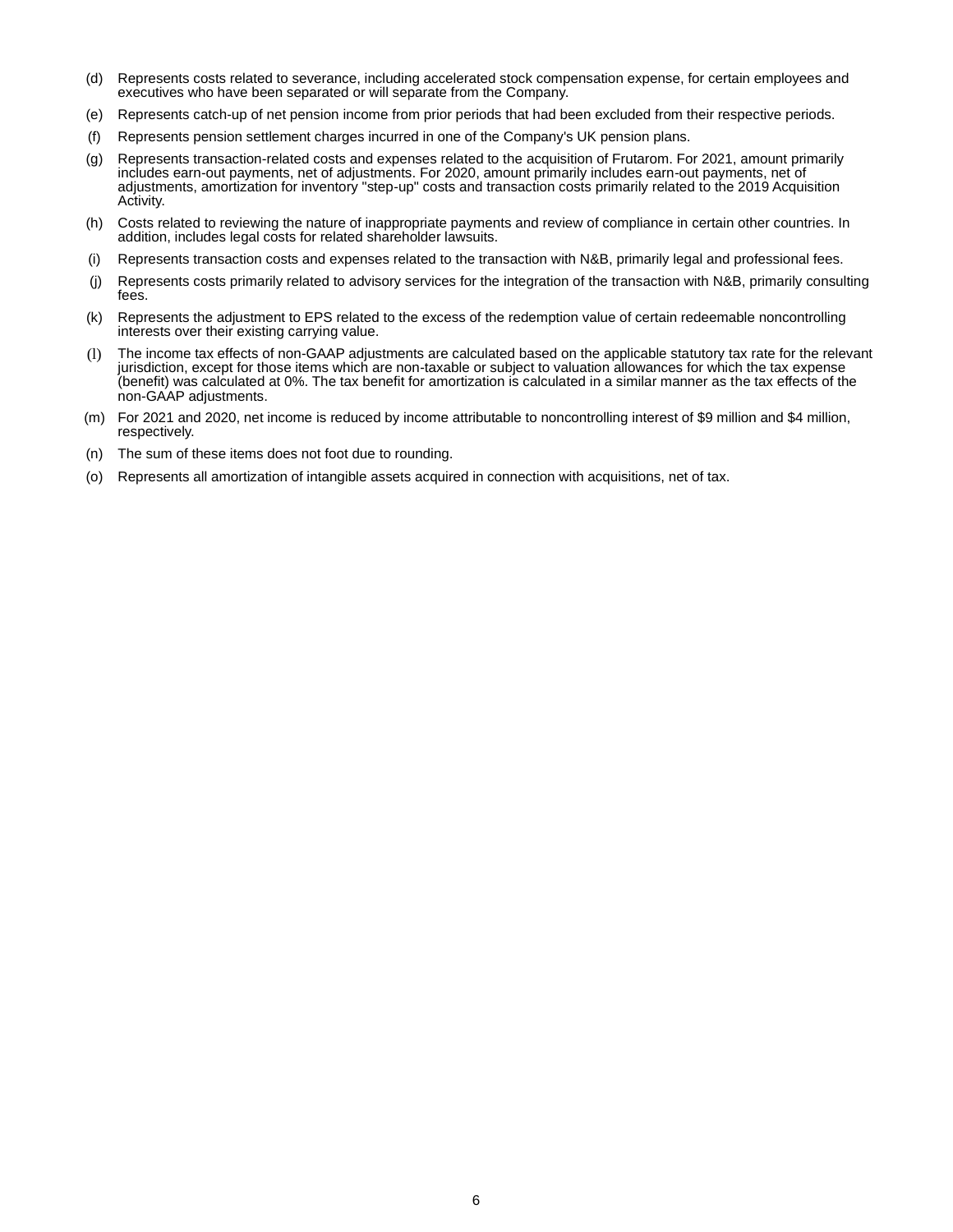### **International Flavors & Fragrances Inc. Debt Covenants (Amounts in millions) (Unaudited)**

The following information and schedules provide reconciliation information between reported GAAP amounts and non-GAAP certain adjusted amounts. This information and schedules are not intended as, and should not be viewed as, a substitute for reported GAAP amounts or financial statements of the Company prepared and presented in accordance with GAAP.

# **Reconciliation of Credit Adjusted EBITDA to Net Income**

| (DOLLARS IN MILLIONS)         | Year Ended December 31,<br>2021 |       |  |  |  |  |
|-------------------------------|---------------------------------|-------|--|--|--|--|
| Net income                    | \$                              | 336   |  |  |  |  |
| Interest expense              |                                 | 302   |  |  |  |  |
| Income taxes                  |                                 | 28    |  |  |  |  |
| Depreciation and amortization |                                 | 1,206 |  |  |  |  |
| Specified items (1)(3)        |                                 | 682   |  |  |  |  |
| Non-cash items (2)(3)         |                                 | 53    |  |  |  |  |
| <b>Credit Adjusted EBITDA</b> | S                               | 2,607 |  |  |  |  |

\_\_\_\_\_\_\_\_\_\_\_\_\_\_\_\_\_\_\_\_\_\_\_ (1) Specified items for the 12 months ended December 31, 2021 of \$682 million, consist of Frutarom integration related costs, restructuring and other charges, shareholder activism related costs, business divestiture costs, gains on business disposal, employee separation costs, pension income adjustment, pension settlement, Frutarom acquisition related costs, N&B inventory step-up costs, N&B transaction related costs, N&B integration related costs and other N&B specified items.

(2) Non-cash items represent all other adjustments to reconcile net income to net cash provided by operations as presented on the Statement of Cash Flows, including gains on disposal of assets and stock-based compensation.

(3) Specified and non-cash items may not include all eligible add-back items from the Merger with N&B, for the purposes of the Credit Adjusted EBITDA calculation, due to availability of the information.

## **Net Debt to Total Debt**

| <u>(DOLLARS IN MILLIONS)</u> |    | December 31, 2021 |  |  |  |
|------------------------------|----|-------------------|--|--|--|
| Total debt <sup>(1)</sup>    | P. | 11,418            |  |  |  |
| Adjustments:                 |    |                   |  |  |  |
| Cash and cash equivalents    |    | (711)             |  |  |  |
| Net debt                     |    | 10.707            |  |  |  |
|                              |    |                   |  |  |  |

(1) Total debt used for the calculation of Net debt consists of short-term debt, long-term debt, short-term finance lease obligations and long-term finance lease obligations.